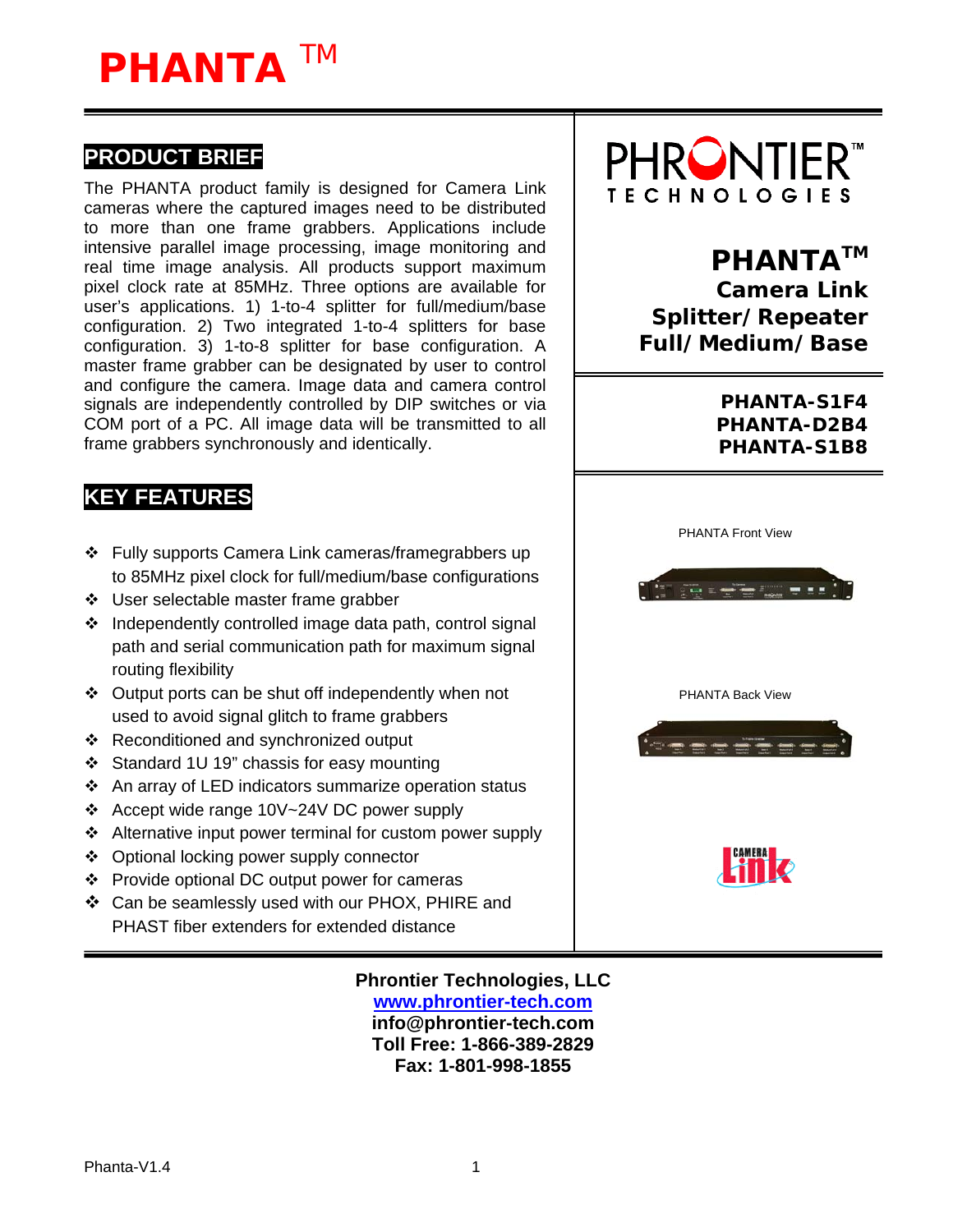# **PHANTA-S1F4/D2B4/S1B8**

### **AVAILABLE MODELS**

**PHANTA-S1F4** Connect 1 full/medium/base camera to 4 frame grabbers

**PHANTA-D2B4** Connect 2 base cameras to 2 groups of 4 frame grabbers

**PHANTA-S1B8** Connect 1 base camera to 8 frame grabbers

### **TECHNICAL SPECIFICATIONS**

#### **General Specification**

| <b>Operating Temperature</b>        | $0 \sim 70 °C$                                    |
|-------------------------------------|---------------------------------------------------|
| Input Voltage                       | DC 10 $\sim$ 24 V                                 |
| <b>Supply Current</b>               | Typical 0.3A @12V                                 |
| <b>Typical Power Consumption</b>    | 3.6W $@$ 25 °C                                    |
| <b>AC/DC Power Supply Connector</b> | 12V DC, 0.85A with Switchcraft 760BK locking plug |

#### **Camera Link Interface**

| <b>Pixel Clock</b> | 20 to 85MHz             |
|--------------------|-------------------------|
| Configuration      | Base/Medium/Full        |
| Image Enables      | FVAL, LVAL, DVAL, spare |
| Camera Control     | CC1, CC2, CC3, CC4      |
| Communication      | SerTC, SerTFG           |
| Connector Type     | MDR26 receptacle        |

# **MECHANICAL INFORMATION (mm)**

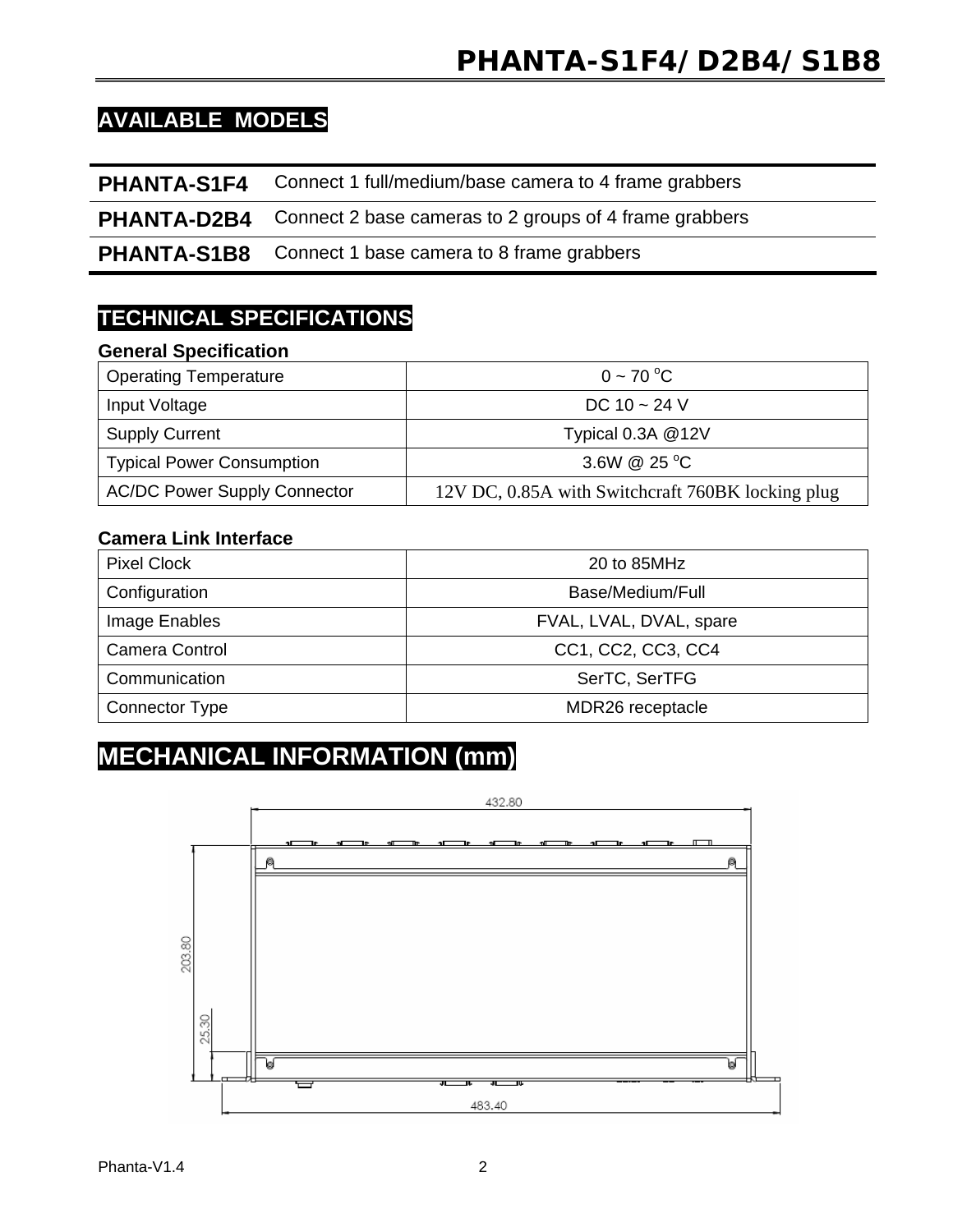# **PHANTA-S1F4/D2B4/S1B8**



### **TYPICAL SETUP**

**1. PHANTA-S1F4: 1-to-4 distribution for Full/Medium/Base configuration camera and framegrabber** 

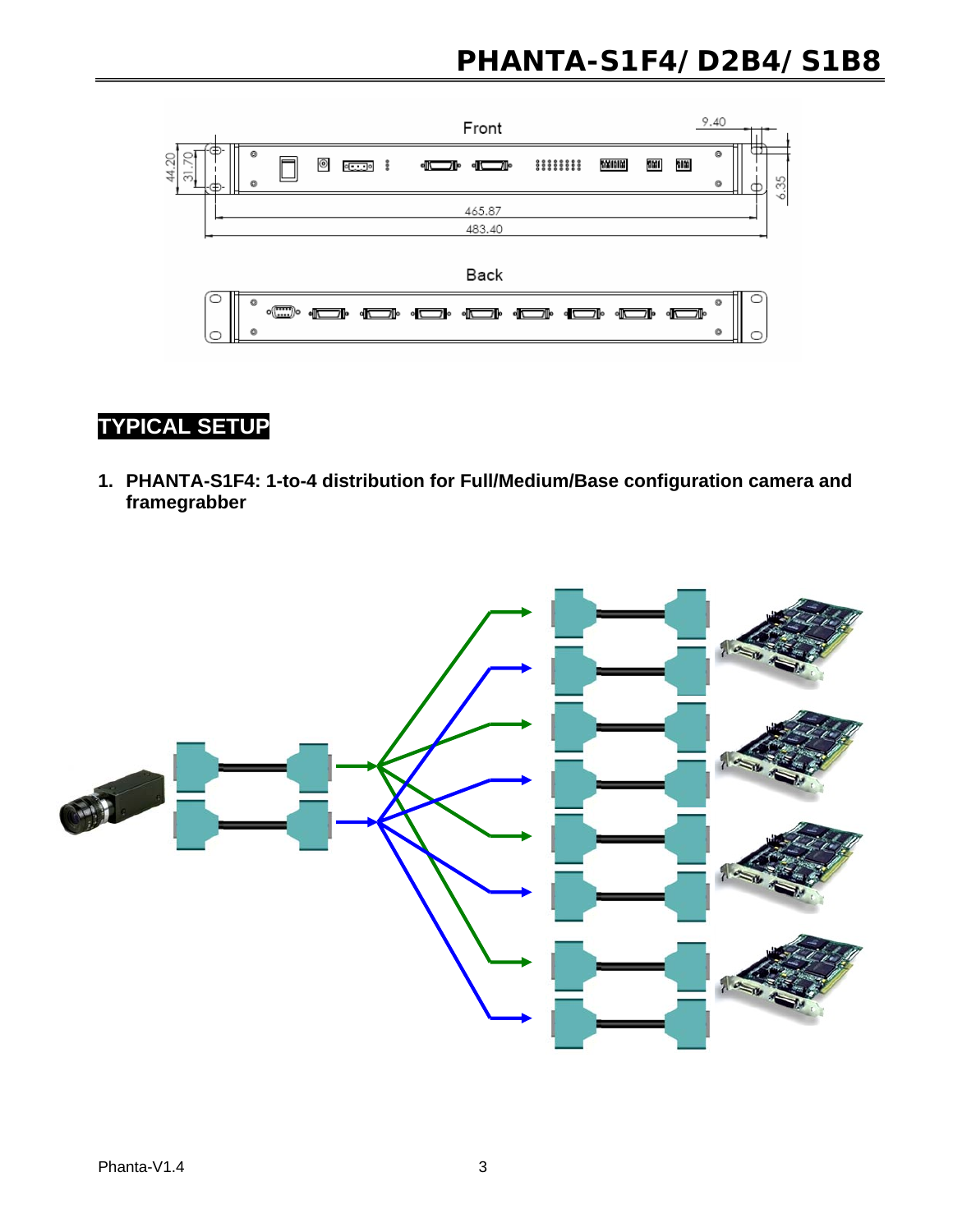**2. PHANTA-D2B4: Two 1-to-4 distribution for Base configuration camera and framegrabber** 



**3. PHANTA-S1B8: 1-to-8 distribution for Base configuration camera and framegrabber**